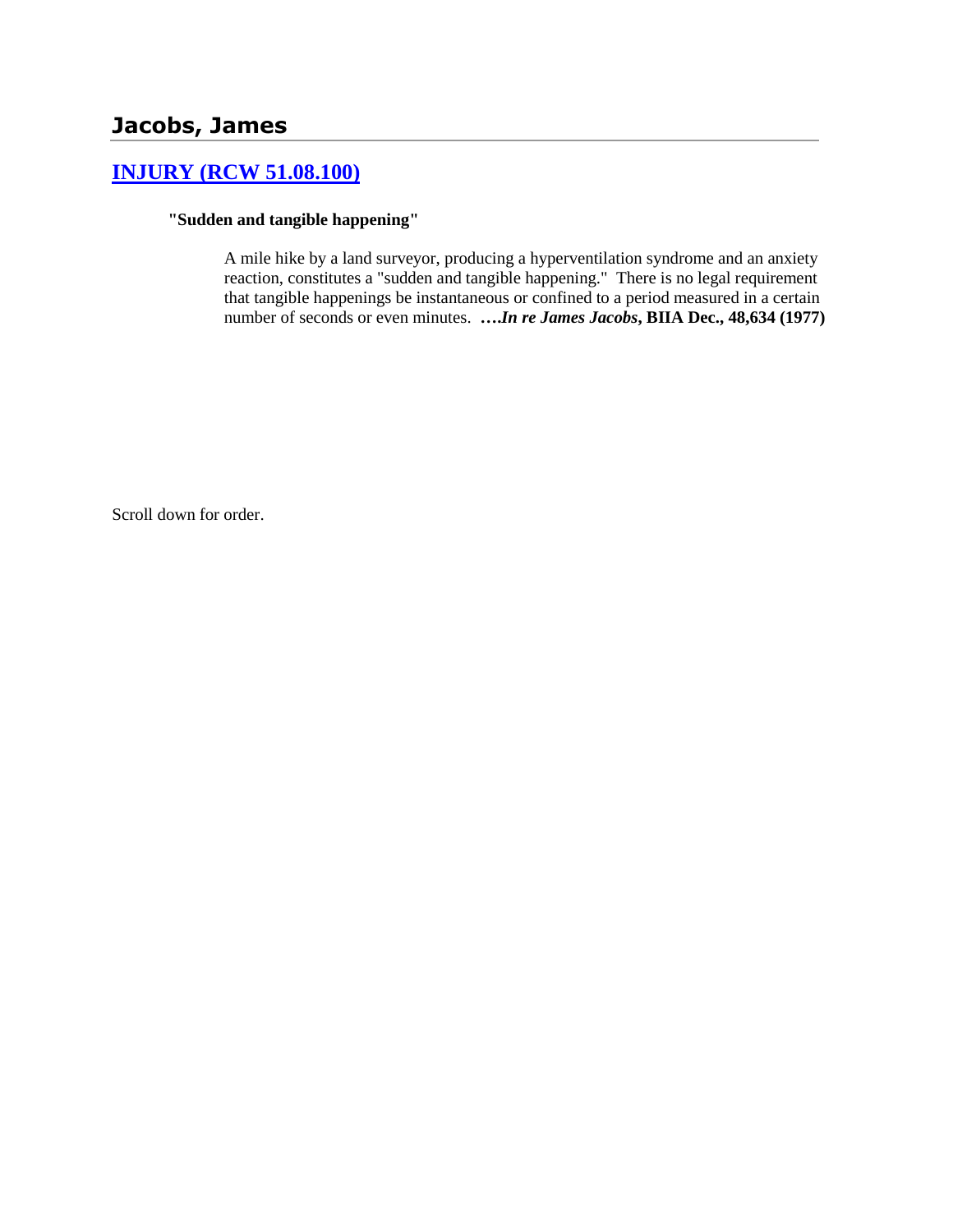## **BEFORE THE BOARD OF INDUSTRIAL INSURANCE APPEALS STATE OF WASHINGTON**

**)**

**IN RE: JAMES V. JACOBS ) DOCKET NO. 48,634**

**CLAIM NO. G-691921 ) DECISION AND ORDER**

APPEARANCES:

Claimant, James V. Jacobs, Pro se

Employer, Petersen and Associates, by Darrell Petersen, Owner

Department of Labor and Industries, by The Attorney General, per James D. Pack, Assistant

This is an appeal filed by the claimant on July 2, 1976, from an order of the Department of Labor and Industries dated May 14, 1976, which rejected the claim for the reason that the claimant's condition is not the result of an industrial injury as defined by the Workmen's Compensation Act or an occupational disease within the meaning of the Act. **REVERSED AND REMANDED**.

# **DECISION**

Pursuant to RCW 51.52.104 and RCW 51.52.106, this matter is before the Board for review and decision on a timely Petition for Review filed by the Department of Labor and Industries to a Proposed Decision and Order issued by a hearing examiner for this Board on July 14, 1977, in which the order of the Department dated May 14, 1976 was reversed, and the claim remanded to the Department with instruction to allow the claim for an industrial injury occurring on January 9, 1975, and to take such other and further action as indicated and required or authorized by law.

The Board has reviewed the evidentiary rulings of the hearing examiner and finds that no prejudicial error was committed and said rulings are hereby affirmed.

The issue presented by this appeal and the facts shown by the evidence herein are, by and large, adequately set forth in our hearing examiner's Proposed Decision and Order. We agree with his proposed disposition, in concluding that claimant sustained an industrial injury within the meaning of the Act on January 9, 1975. However, in light of Department's counsel's legal arguments in his Petition for Review, we feel that findings and conclusions should be recited with greater clarity.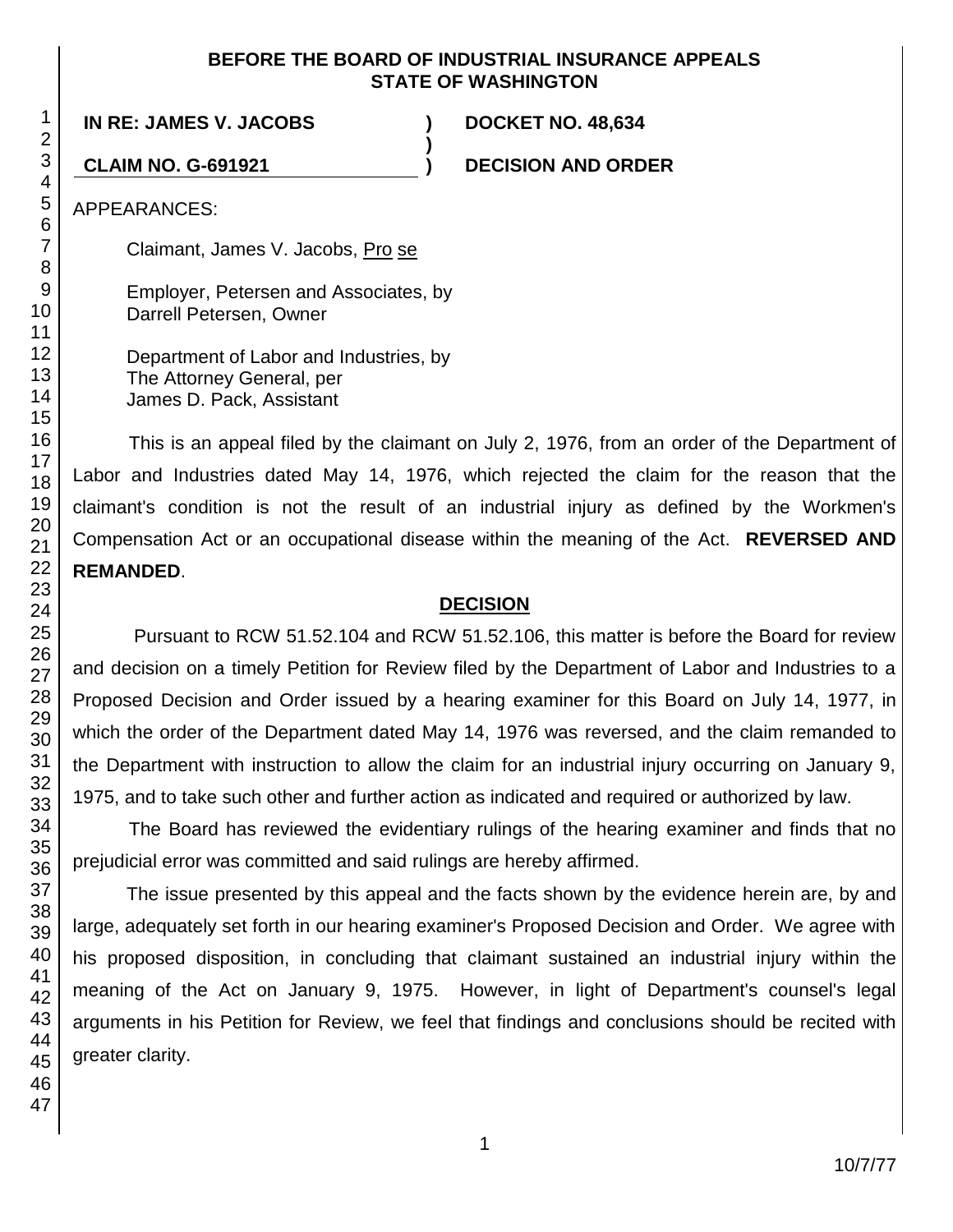Counsel acknowledges that the medical opinion herein establishes the necessary causal relationship between claimant's "hyperventilation syndrome" and "anxiety reaction" and an episode of overexertion in "hiking out" of the Lake Ozette area on the Olympic Peninsula, in the course of his land-surveying work on January 9, 1975. However, counsel argues that this is not enough, because there was no identifiable "sudden and tangible happening" of a traumatic nature producing a prompt result, and thus no "injury" under the statutory definition thereof, RCW 51.08.100. We do not agree with counsel's contention.

The "injury" statute has been interpreted by our courts on numerous occasions, and clearly the judicial holding do require that there be some identifiable happening, event, or occurrence, capable of being fixed in time and place in the employment and susceptible of investigation. See Higgins v. Department of Labor and Industries, 27 Wn. 2d 816 (1947), and Spino v. Department of Labor and Industries, 1 Wn. App. 733 (1969). However, there is no legal requirement that such tangible happening or event be instantaneous or confined to a period measured in a certain number of seconds or even minutes. See, for example, Lehtinen v. Weyerhaeuser Company, 63 Wn. 2d 456 (1963).

In our understanding of this record, there was a sufficiently sudden, tangible, and identifiable happening or event in the morning of January 9, 1975, namely, a hike by claimant of almost a mile into his surveying area in the Lake Ozette vicinity, over rough terrain and mostly uphill and with a heavy equipment pack on his back, from the strenuous exertion of which, superimposed upon fatigue from three prior days of exhausting field work, he collapsed with severe chest pain within a very short time after completion of the hike. This collapse and severe pain was brought on by the hyperventilation syndrome which resulted from the hiking overexertion. In light of this factual picture, we have no trouble in finding all elements of an "injury", within the meaning of RCW 51.08.100 and the judicial interpretations thereof.

In passing, we note the correctness of Department's counsel's observation that claimant was not "hiking out" of the Lake Ozette area when he collapsed from the overexertion. Rather, the claimant had "hiked in" and shortly thereafter collapsed from said overexertion. However, the geographical direction of the strenuous hike is not the important thing; but rather the fact that it did occur and did promptly produce the collapse and chest pain by reason of the hyperventilation.

Findings and conclusions will be entered accordingly.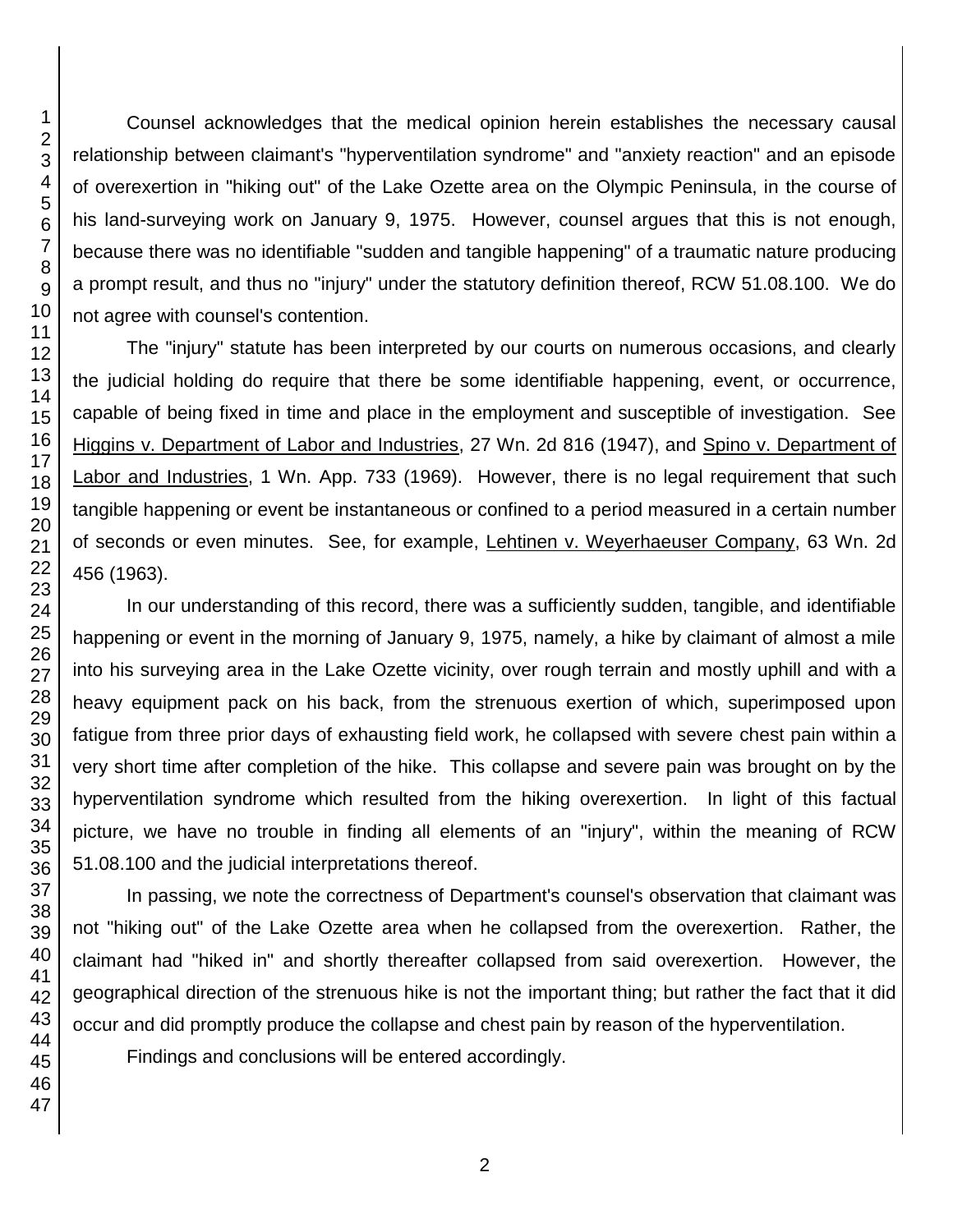# **FINDINGS OF FACT**

Based on the record herein, the Board finds:

- 1. On January 9, 1975, and for a number of years prior thereto, claimant was in land surveying work in the employ of Petersen and Associates, in State of Washington, which employment was covered by the terms of the Washington State Industrial Insurance Laws (Workmen's Compensation Act).
- 2. On January 27, 1975, claimant filed with the Department of Labor and Industries, an accident report, alleging an industrial injury occurred on January 9, 1975. On May 14, 1976, the Department issued an order rejecting the claim on the ground that it was neither an industrial injury nor an occupational disease as contemplated by the Workmen's Compensation Act. On July 2, 1976, claimant filed a notice of appeal with this Board. On August 20, 1976, the Board issued an order granting the appeal, and proceedings were thereafter duly held.
- 3. On the morning of January 9, 1975, after three prior days of surveying work in heavily forested country near Lake Ozette on the Olympic Peninsula, with difficult working conditions, wet and cold weather, and exhausting terrain, the claimant hiked almost a mile into the survey area over rough ground and mostly uphill, with a heavy equipment pack on his back. As a result of the overexertion in this hike, superimposed on fatigue from the prior work-days, he collapsed with severe chest pain within a few minutes after contemplation of the hiking. This collapse and pain were the signs of a hyperventilation syndrome and an anxiety reaction, precipitated by the episode of hiking overexertion.
- 4. As the result of the hyperventilation syndrome and anxiety reaction, claimant was medically evacuated by helicopter into Port Angeles, and received diagnostic measures and medical treatment. He was temporarily off work because of these conditions from January 10 through January 19, 1975, and returned to his regular surveying job on January 20, 1975, and worked steadily thereafter.
- 5. Although there was concern that claimant was possibly suffering a heart attack at the time of the above-described collapse and development of chest pain on January 9, 1975, subsequent diagnostic tests disclosed that he did not have a heart attack or heart damage.

## **CONCLUSIONS OF LAW**

Based on the foregoing findings, the Board concludes:

- 1. The Board has jurisdiction of the parties and of the subject matter of this appeal.
- 2. Claimant suffered an industrial injury on January 9, 1975, within the contemplation of the Workmen's Compensation Act.